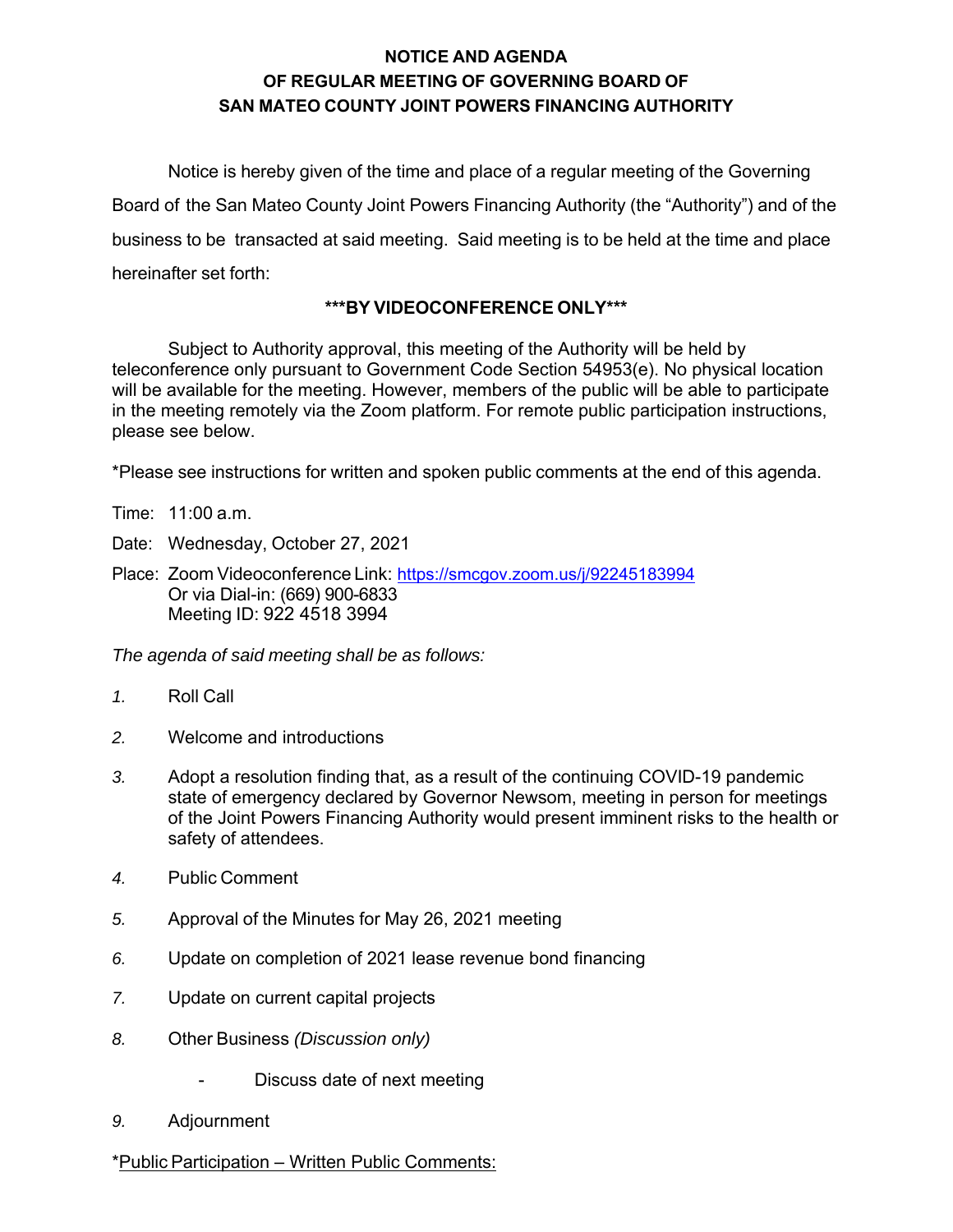- Written public comments should be emailed to  $r$ manchia@scmgov.org and sgolestan@smcgov.org and should include the specific agenda item on which you are commenting, or note that your comment concerns an item that is not on the agenda or is on the consent agenda.
- The length of the emailed comment should be commensurate with the two minutes customarily allowed for verbal comments, which is approximately 250-300 words.
- · Written comments received by 5:00 p.m. on the day before the meeting will be distributed to the Members of the JPFA Board and made publicly available on the JPFA's agenda webpage. The Clerk will make every effort to read emails received after that time but cannot guarantee such emails will be read during the meeting, although such emails will still be included in the administrative record.

\*Public Participation – Spoken Public Comments:

- Spoken public comments will be accepted during the meeting through Zoom (see Zoom link on the first page of the Agenda)
- · You may download the Zoom client or connect to the meeting using an internet browser. If using your browser, make sure you are using a current, up-to-date browser: Chrome 30+, Firefox 27+, Microsoft Edge 12+, Safari 7+. Certain functionality may be disabled in older browsers including Internet Explorer.
- · You will be asked to enter an email address and name. We request that you identify yourself by name as this will be visible online and will be used to notify you that it is your turn to speak.
- When the Board President or Clerk of the Board calls for the item on which you wish to speak, click on "raise hand." The Clerk will activate and unmute speakers in turn. Speakers will be notified shortly before they are called to speak.
- · For any questions or concerns regarding Zoom, including troubleshooting, privacy, or security settings, please contact Zoom directly.

*Public records that relate to any item on the open session agenda for a regular board meeting are available for public inspection. Those records that are distributed less than 72 hours prior to the meeting are available for public inspection at the same time they are distributed to all members, or a majority of the members of the JPFA Board. The JPFA Board has designated the office of the Clerk of the Board of Supervisors, located at 400 County Center, Redwood City, CA 94063, for the purpose of making those public records available for inspection. Documents and upcoming meetings are also available on the JPFA's website at https://cmo.smcgov.org/joint-powers-financing-authority.*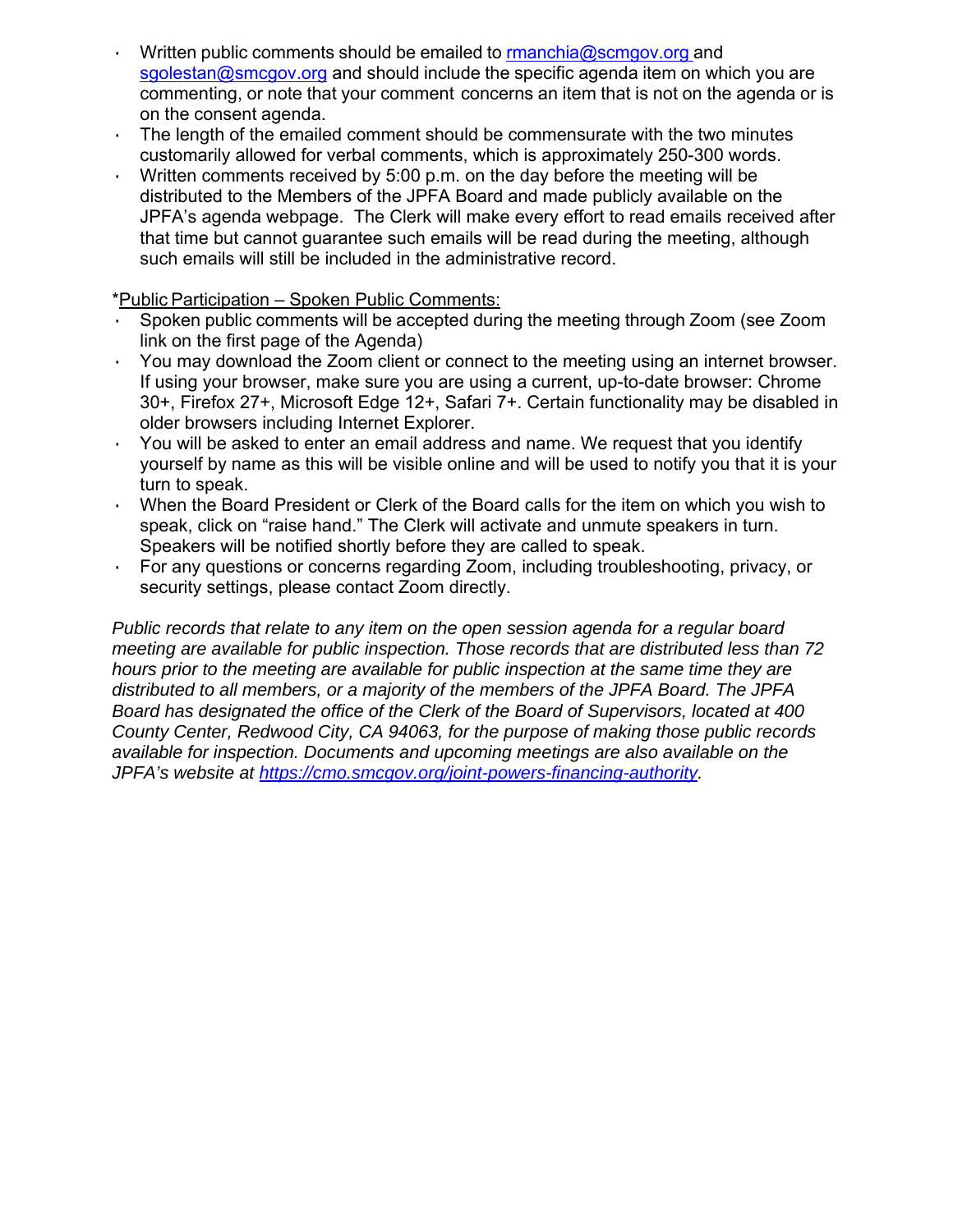#### AFFIDAVIT OF POSTING AND OF MAILING OF NOTICE

STATE OF CALIFORNIA (1) COUNTY OF SAN MATEO )

Roberto Manchia hereby declares that he is a citizen of the United States of America, over the age of 18 years; that at all times herein mentioned he was an employee of the County of San Mateo; that acting for the Governing Board of the San Mateo County Joint Powers Financing Authority he posted on October 21, 2021, at County Government Building, 400 County Center, Redwood City, California, a location freely accessible to members of the public, and emailed on October 21, 2021 a Notice of Regular Meeting of the Governing Board, a copy of which is attached hereto, addressed to each member of the Governing Board on list attached hereto; and that on said day there was regular communication sent electronically to the members' names shown on the attached list.

Dated: October 21, 2021 at Redwood City, California.

I declare under penalty of perjury that the foregoing is true and correct.

Stack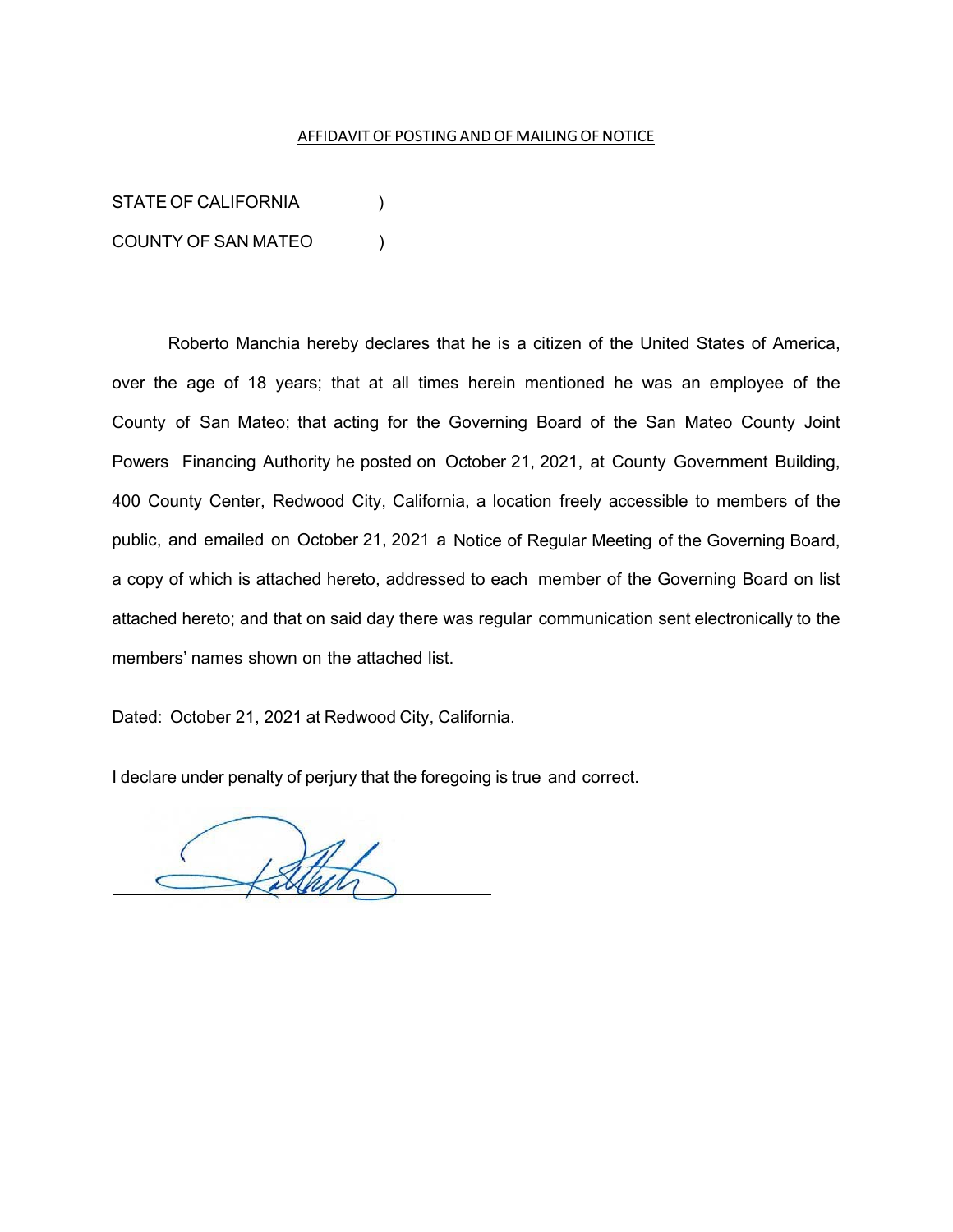## Joint Powers Financing Authority Board Members

Paul T. Scannell Thomas F. Casey John M. Gemello Donna Vaillancourt Jim Saco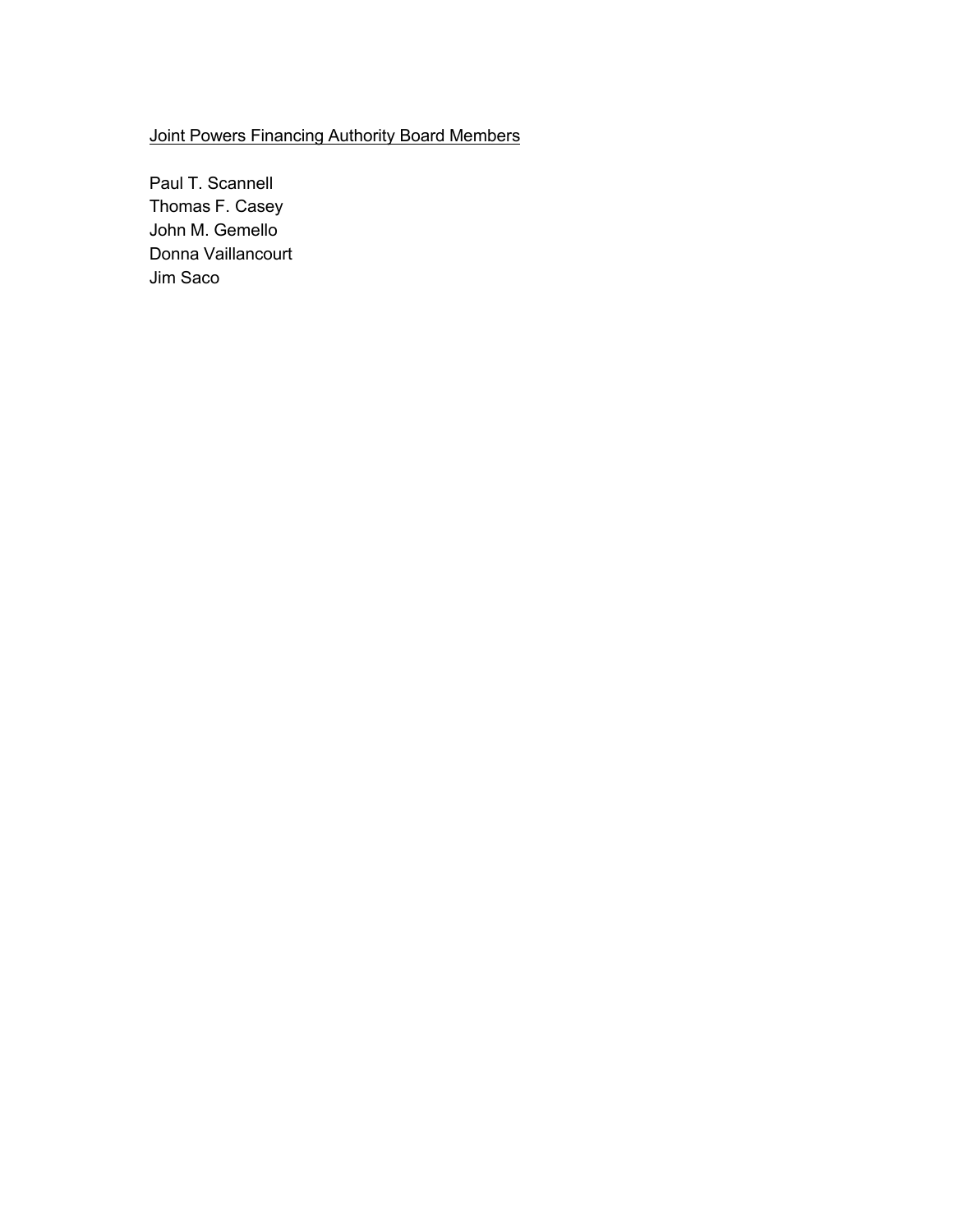**To:** Honorable Members of the Joint Powers Financing Authority **From:** Robert Manchia, Assistant Secretary **Subject:** Resolution to make findings allowing continued remote meetings under Brown Act

# **RECOMMENDATION:**

Adopt a resolution finding that, as a result of the continuing COVID-19 pandemic state of emergency declared by Governor Newsom, meeting in person for meetings of the Joint Powers Financing Authority would present imminent risks to the health or safety of attendees.

# **BACKGROUND:**

On June 11, 2021, Governor Newsom issued Executive Order N-08-21, which rescinded his prior Executive Order N-29-20 and set a date of October 1, 2021 for public agencies to transition back to public meetings held in full compliance with the Brown Act. The original Executive Order provided that all provisions of the Brown Act that required the physical presence of members or other personnel as a condition of participation or as a quorum for a public meeting were waived for public health reasons. If these waivers fully sunsetted on October 1, 2021, legislative bodies subject to the Brown Act would have to contend with a sudden return to full compliance with in-person meeting requirements as they existed prior to March 2020, including the requirement for full physical public access to all teleconference locations from which board members were participating.

On September 16, 2021, the Governor signed AB 361, a bill that formalizes and modifies the teleconference procedures implemented by California public agencies in response to the Governor's Executive Orders addressing Brown Act compliance during shelter-in-place periods. AB 361 allows a local agency to continue to use teleconferencing under the same basic rules as provided in the Executive Orders when certain circumstances occur or when certain findings have been made and adopted by the local agency.

AB 361 also requires that, if the state of emergency remains active for more than 30 days, the agency must make findings by majority vote every 30 days to continue using the bill's exemption to the Brown Act teleconferencing rules. The findings are to the effect that the need for teleconferencing persists due to the nature of the ongoing public health emergency and the social distancing recommendations of local public health officials. Effectively, this means that local agencies must agendize a Brown Act meeting once every thirty days to make findings regarding the circumstances of the emergency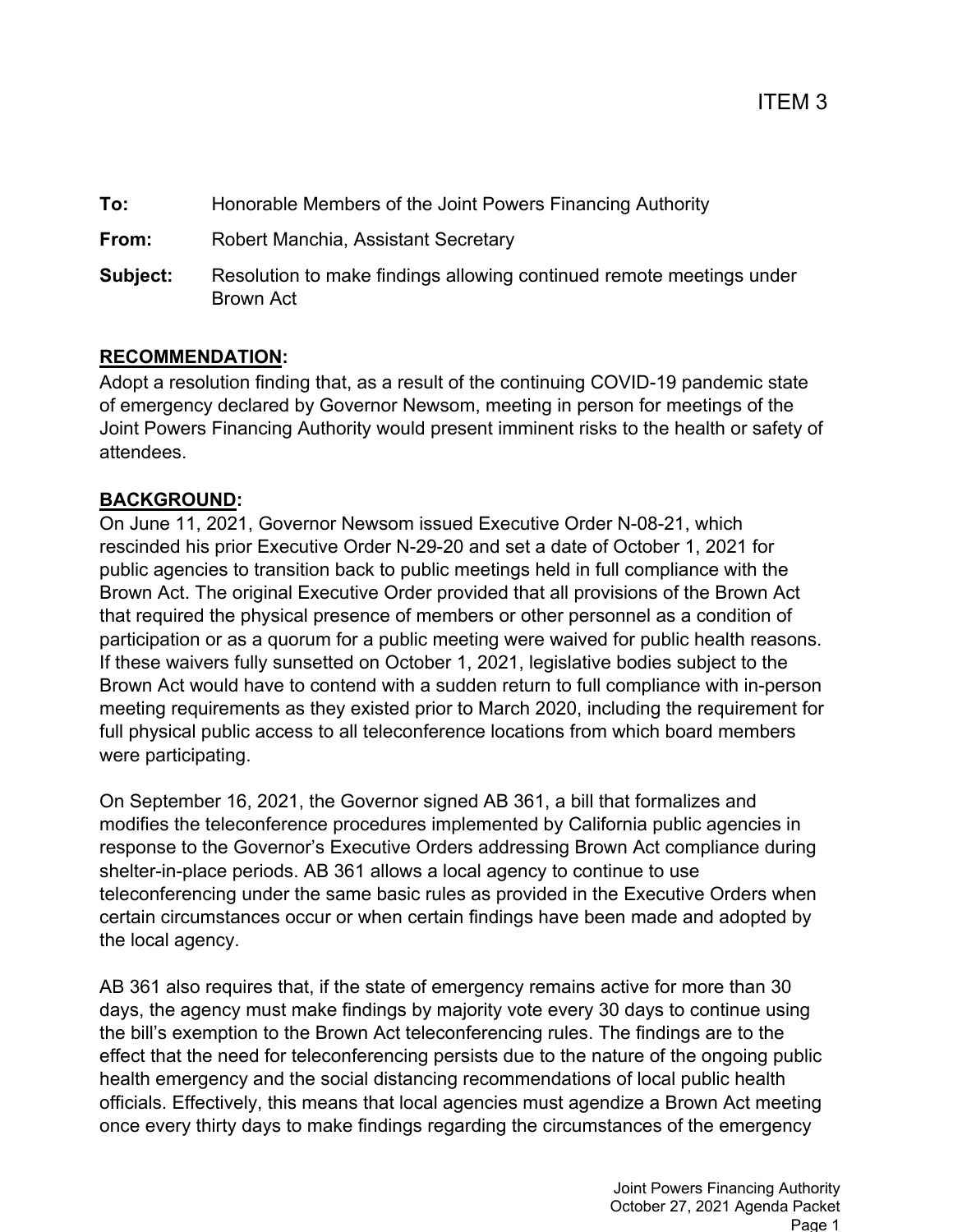and to vote to continue relying upon the law's provision for teleconference procedures in lieu of in-person meetings.

AB 361 provides that Brown Act legislative bodies must return to in-person meetings on October 1, 2021, unless they choose to continue with fully teleconferenced meetings because a specific declaration of a state or local health emergency is appropriately made. AB 361 allows local governments to continue to conduct virtual meetings as long as there is a gubernatorially-proclaimed public emergency in combination with (1) local health official recommendations for social distancing or (2) adopted findings that meeting in person would present risks to health. AB 361 is effective immediately as urgency legislation and will sunset on January 1, 2024.

The County Board of Supervisors has adopted a resolution finding that, as a result of the continuing COVID-19 pandemic state of emergency, meeting in person "would present imminent risks to the health or safety of attendees."

The County's resolution states, among other things, that: "The Board of Supervisors strongly encourages all legislative bodies of the County of San Mateo that are subject to the Brown Act, including but not limited to, the Planning Commission, the Assessment Appeals Board, the Civil Service Commission, and all other oversight and advisory boards, committees and commissions established by the Board of Supervisors and subject to the Brown Act, to make a similar finding and avail themselves of teleconferencing until the risk of community transmission has further declined, and directs the County Manager to provide necessary support for these legislative bodies to continue teleconferencing procedures when they have adopted such findings."

## **DISCUSSION:**

Because local rates of transmission of COVID-19 are still in the "substantial" tier as measured by the Centers for Disease Control, we recommend that your Board or Commission avail itself of the provisions of AB 361 allowing continuation of online meetings by adopting findings to the effect that conducting in-person meetings would present an imminent risk to the health and safety of attendees. A resolution to that effect and directing staff to return each 30 days with the opportunity to renew such findings, is attached hereto.

## **FISCAL IMPACT:**

None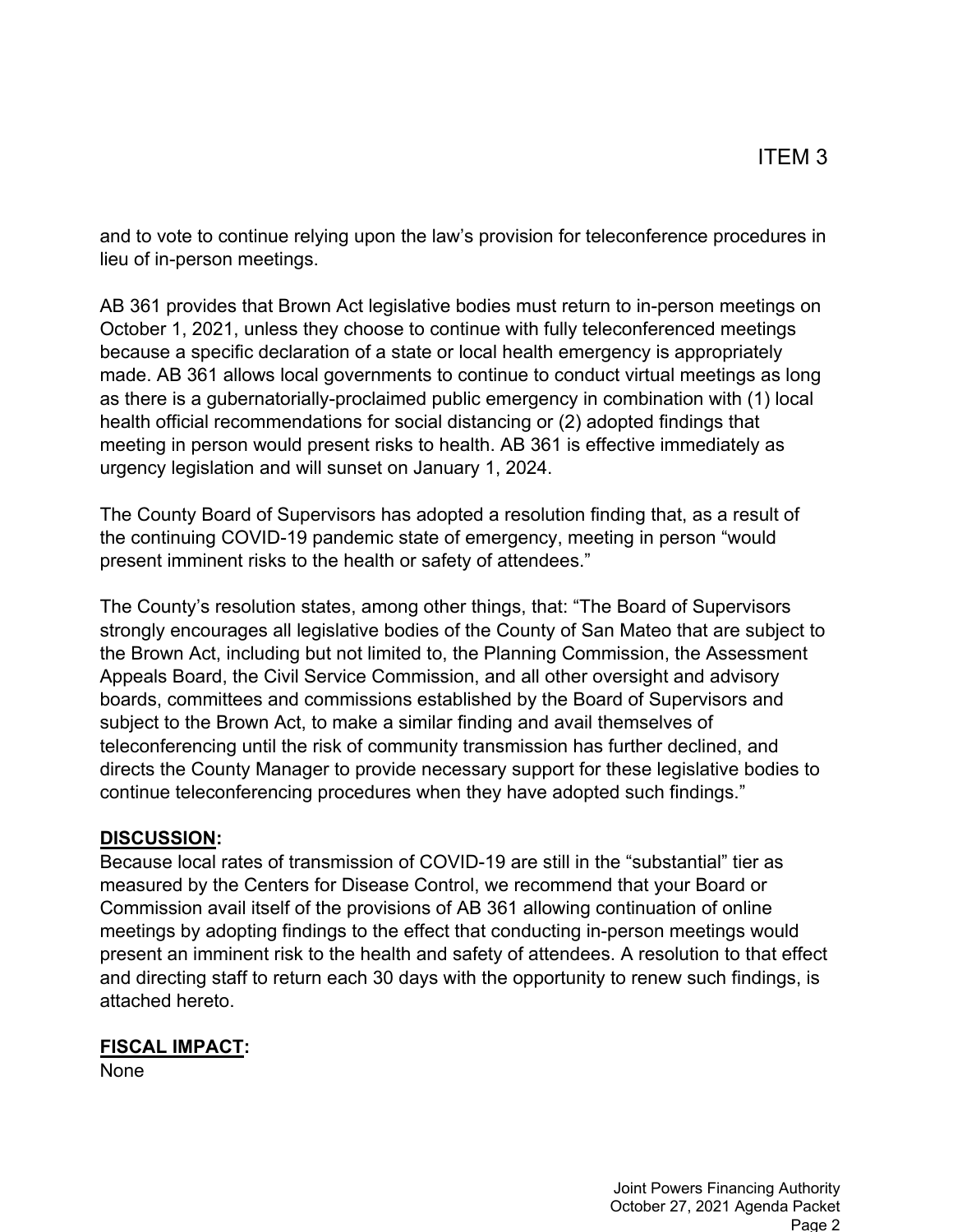ITEM 3

# **RESOLUTION NO.**

#### **SAN MATEO COUNTY JOINT POWERS FINANCING AUTHORITY**

## **RESOLUTION FINDING THAT, AS A RESULT OF THE CONTINUING COVID-19 PANDEMIC STATE OF EMERGENCY DECLARED BY GOVERNOR NEWSOM, MEETING IN PERSON FOR MEETINGS OF THE JOINT POWERS FINANCING AUTHORITY WOULD PRESENT IMMINENT RISKS TO THE HEALTH OR SAFETY OF ATTENDEES**

**\_\_\_\_\_\_\_\_\_\_\_\_\_\_\_\_\_\_\_\_\_\_\_\_\_\_\_\_\_\_\_\_\_\_\_\_\_\_\_\_\_\_\_\_\_\_\_\_\_\_\_\_\_\_\_\_\_\_\_\_\_\_**

**WHEREAS**, on March 4, 2020, the Governor proclaimed pursuant to his authority under the California Emergency Services Act, California Government Code section 8625, that a state of emergency exists with regard to a novel coronavirus (a disease now known as COVID-19); and

**WHEREAS,** on June 4, 2021, the Governor clarified that the "reopening" of California on June 15, 2021 did not include any change to the proclaimed state of emergency or the powers exercised thereunder, and as of the date of this Resolution, neither the Governor nor the Legislature have exercised their respective powers pursuant to California Government Code section 8629 to lift the state of emergency either by proclamation or by concurrent resolution in the state Legislature; and

**WHEREAS,** on March 17, 2020, Governor Newsom issued Executive Order N-29-20 that suspended the teleconferencing rules set forth in the California Open Meeting law, Government Code section 54950 et seq. (the "Brown Act"), provided certain requirements were met and followed; and

**WHEREAS**, on September 16, 2021, Governor Newsom signed AB 361 that provides that a legislative body subject to the Brown Act may continue to meet without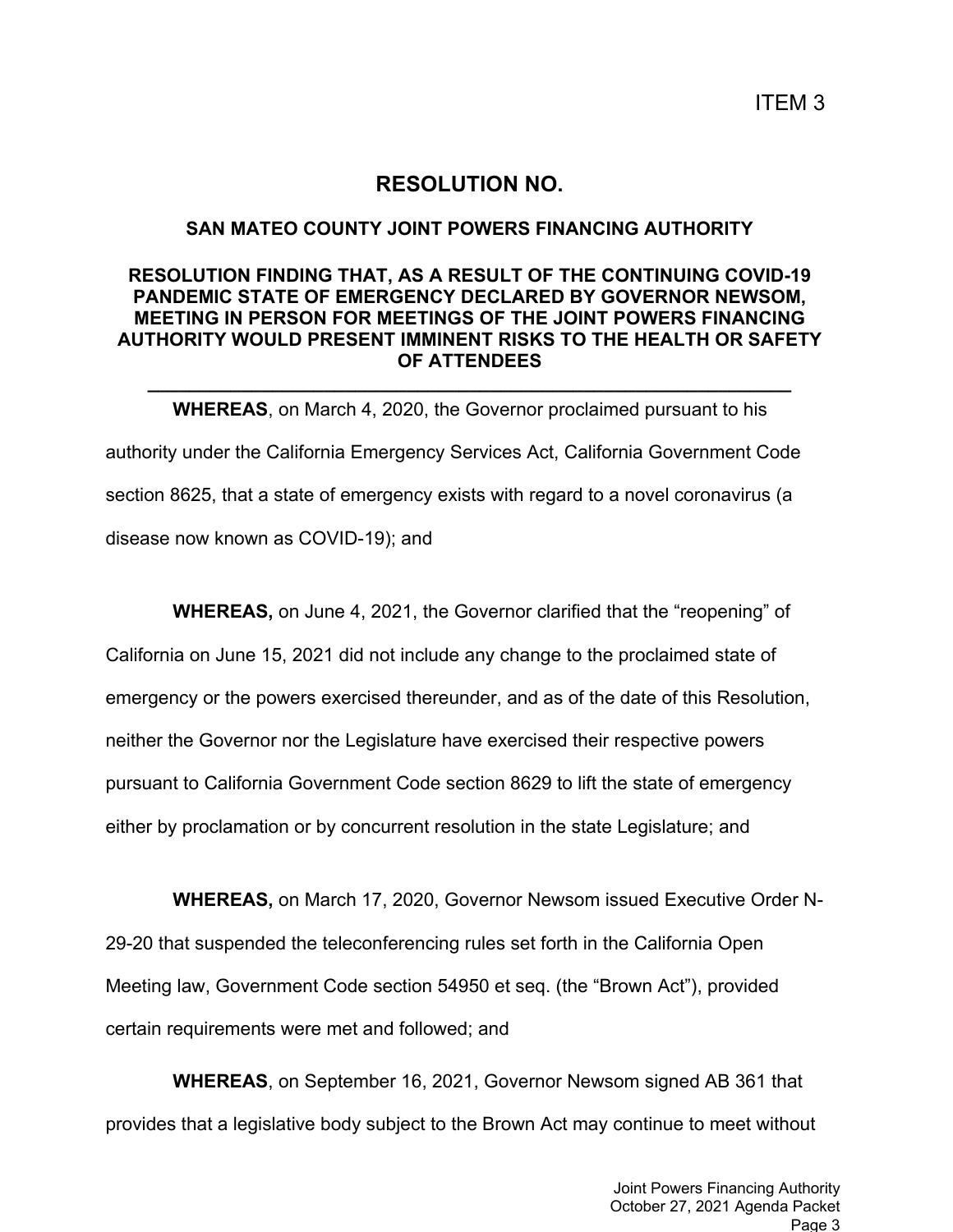fully complying with the teleconferencing rules in the Brown Act provided the legislative body determines that meeting in person would present imminent risks to the health or safety of attendees, and further requires that certain findings be made by the legislative body every thirty (30) days; and,

**WHEREAS**, California Department of Public Health ("CDPH") and the federal Centers for Disease Control and Prevention ("CDC") caution that the Delta variant of COVID-19, currently the dominant strain of COVID-19 in the country, is more transmissible than prior variants of the virus, may cause more severe illness, and that even fully vaccinated individuals can spread the virus to others resulting in rapid and alarming rates of COVID-19 cases and hospitalizations (https://www.cdc.gov/coronavirus/2019-ncov/variants/delta-variant.html); and,

**WHEREAS**, the CDC has established a "Community Transmission" metric with 4 tiers designed to reflect a community's COVID-19 case rate and percent positivity; and,

**WHEREAS**, the County of San Mateo currently has a Community Transmission metric of "substantial" which is the second most serious of the tiers; and,

**WHEREAS**, the Joint Powers Financing Authority (the "Authority") has an important governmental interest in protecting the health, safety and welfare of those who participate in its meetings; and,

**WHEREAS**, in the interest of public health and safety, as affected by the emergency caused by the spread of COVID-19, the Authority deems it necessary to find that meeting in person would present imminent risks to the health or safety of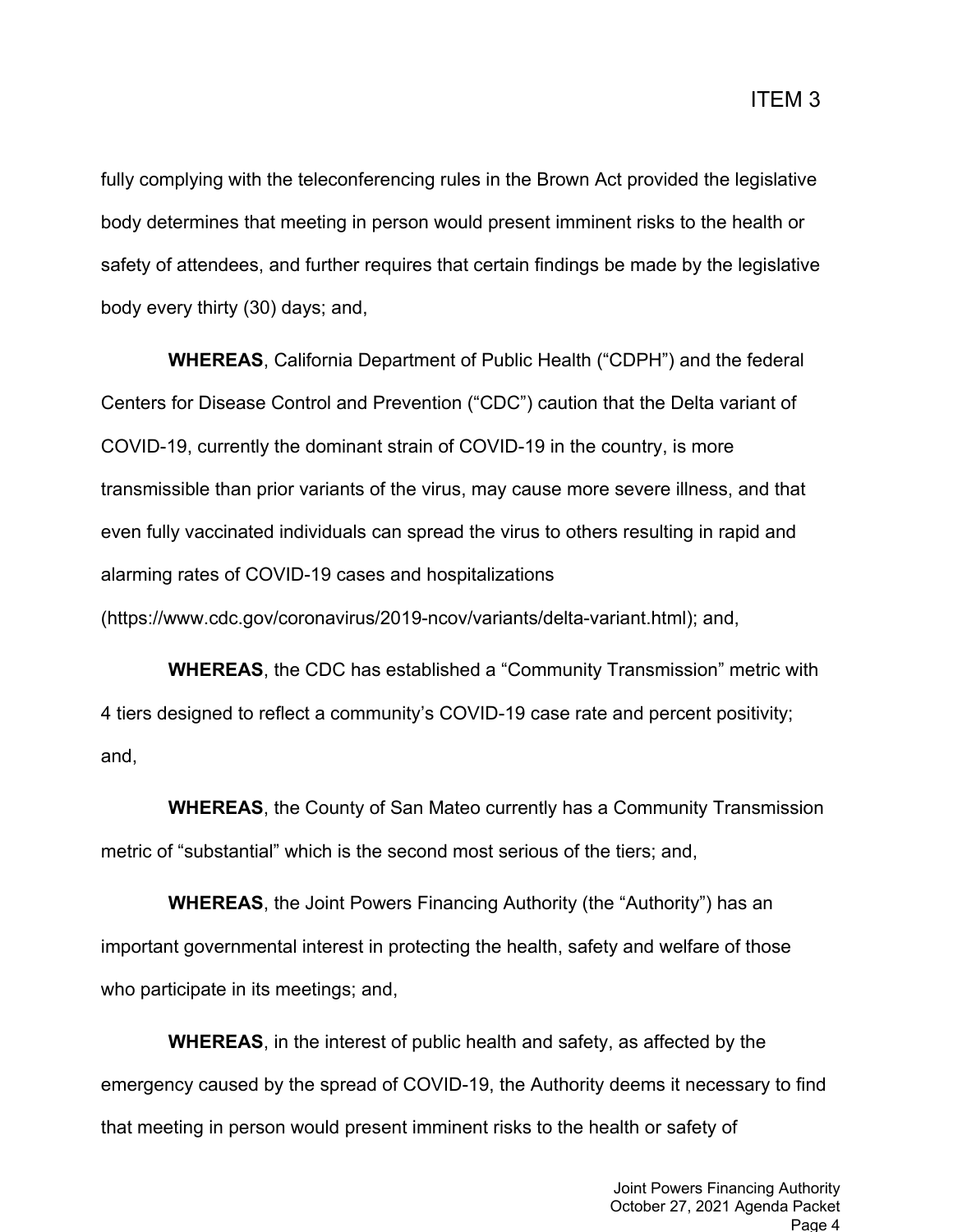ITEM 3

attendees, and thus intends to invoke the provisions of AB 361 related to teleconferencing;

# **NOW, THEREFORE, IT IS HEREBY DETERMINED AND ORDERED** that

- 1. The recitals set forth above are true and correct.
- 2. The Authority finds that meeting in person would present imminent risks to the health or safety of attendees.
- 3. Staff is directed to take such other necessary or appropriate actions to implement the intent and purposes of this resolution.

PASSED AND ADOPTED this 27<sup>th</sup> day of October, 2021.

President

ATTEST:

 $By \_\_$ 

**Secretary**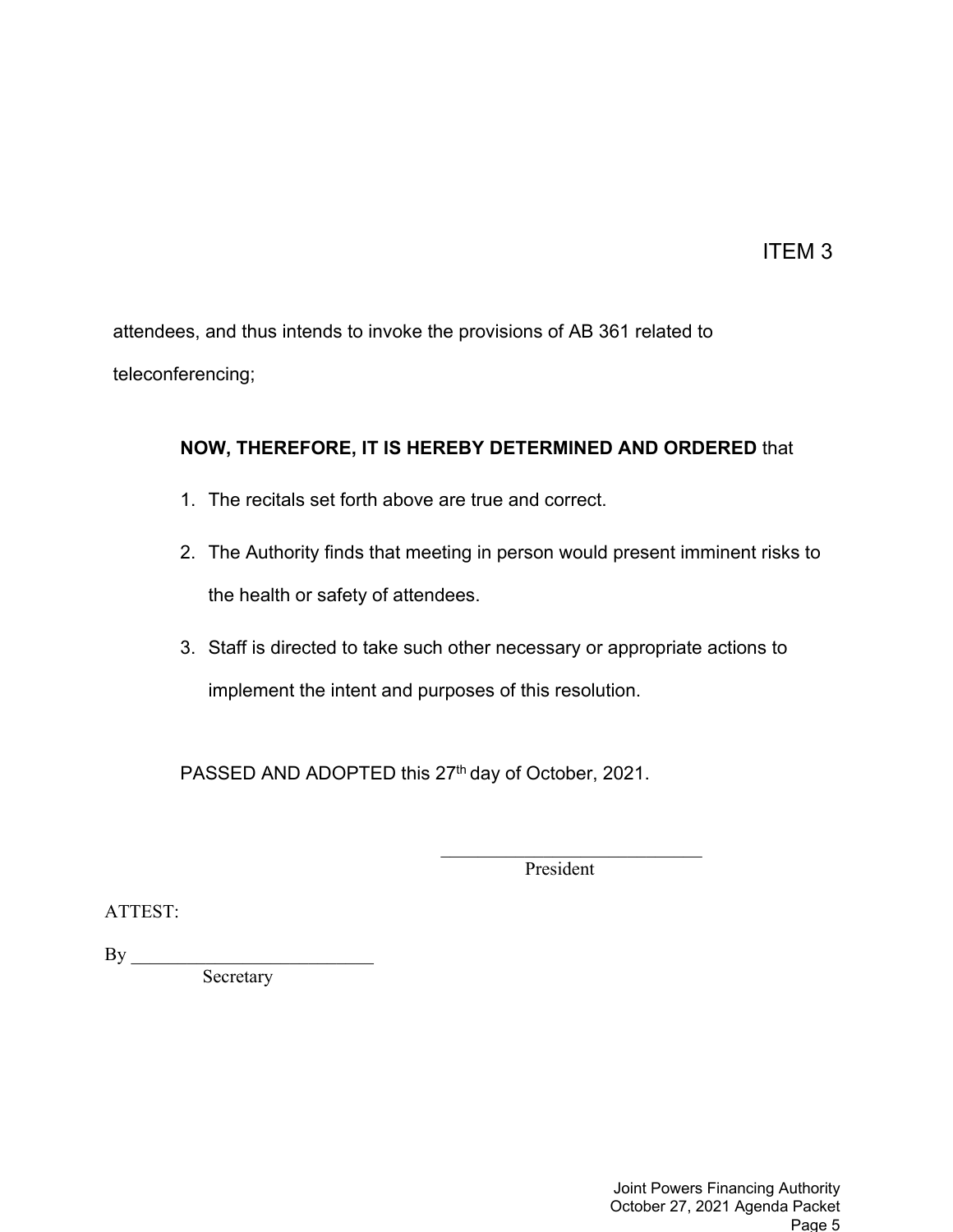## **DRAFT MINUTES OF REGULAR MEETING OF GOVERNING BOARD OF SAN MATEO COUNTY JOINT POWERS FINANCING AUTHORITY**

#### **\*\*\*BY VIDEOCONFERENCE ONLY\*\*\***

On March 17, 2020, the Governor issued Executive Order N-29-20 suspending certain provisions of the Ralph M. Brown Act in order to allow for local legislative bodies to conduct their meetings telephonically or by other electronic means. Thus, pursuant to Executive Order N-29- 20, local and statewide health orders, and the CDC's social distancing guidelines which discourage large public gatherings, the regular meeting location of the Joint Powers Financing Authority is no longer open for public meetings.

#### **The meeting began at 11:02 AM.**

*The agenda of said meeting was as follows:* 

*1.* Roll Call

|                       | Members Present: 4 - Thomas F. Casey III, Jim Saco, Donna Vaillancourt;<br>Paul Scannell, President.                                                                                    |
|-----------------------|-----------------------------------------------------------------------------------------------------------------------------------------------------------------------------------------|
|                       | Members Absent: 1 – John Gemello (arrived at 11:10 AM)                                                                                                                                  |
| <b>Staff Present:</b> | Roberto Manchia, County Chief Financial Officer<br>Rebecca Archer, Chief Deputy County Counsel<br>Daniel McCloskey, Deputy County Counsel<br>Sherry Golestan, Deputy Clerk of the Board |

- *2.* Public Comment There were no public comments.
- *3.* Welcome and introductions
- *4.* Approval of the Minutes for April 28, 2021 meeting

**Motion: Casey Second: Saco Ayes: 4 - Casey, Saco, Vaillancourt, Scannell Noes: 0 Members Absent: 1 – John Gemello** 

#### *John Gemello arrived at 11:10 AM*

*5.* Full Plan of Financing presentation

Robert discussed the Cordilleras Mental Health Facility project and the housing elements it will provide, he discussed the financing plan and how the debt would be utilized to finance the project and that interest rates. He for the 2013A and 2014A bonds would be reduced in connection with the financing to create a manageable debt structure over time.

Mark Epstein added that the refundings we are presenting are taxable.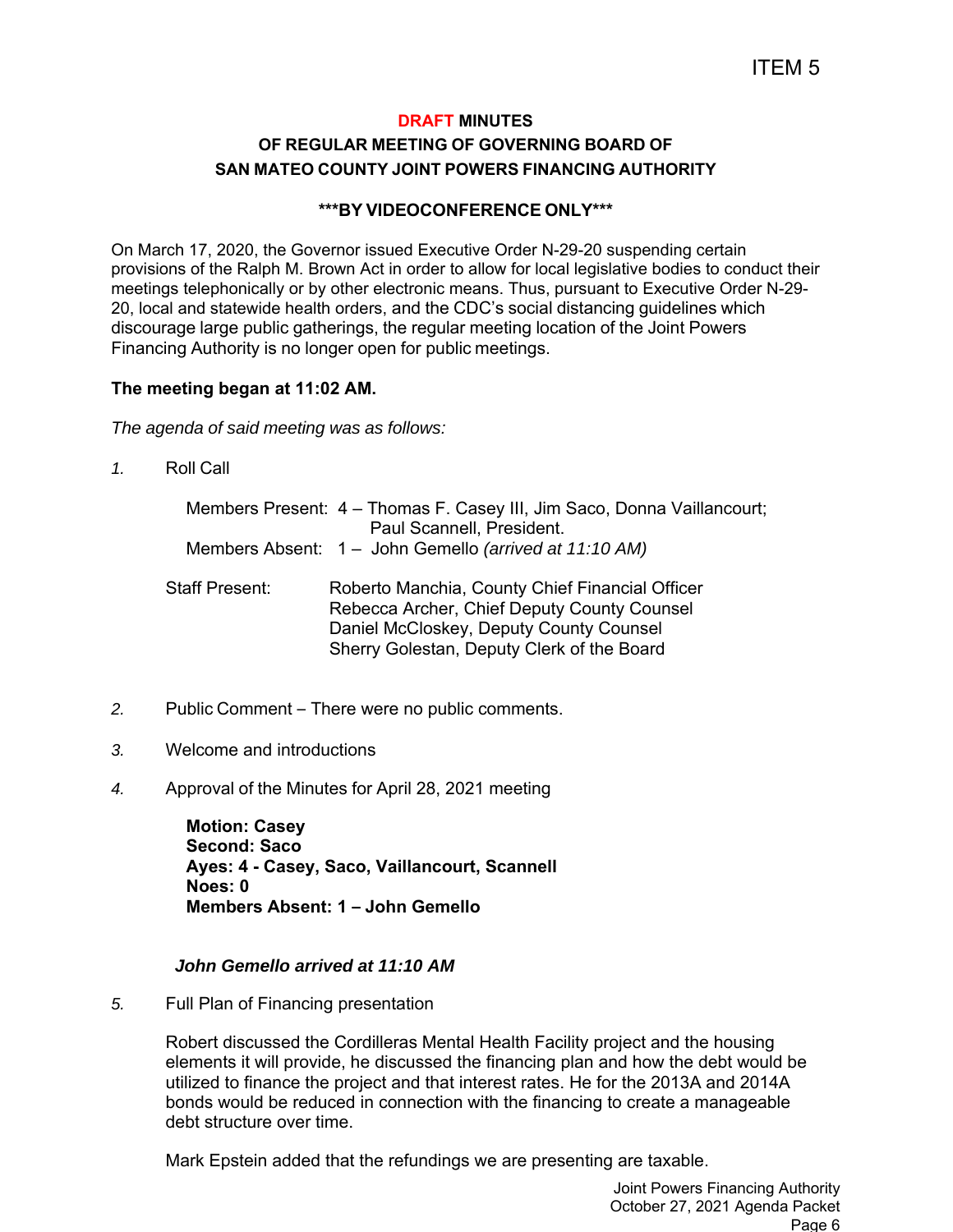Robert shared that the Medical Center project maximizes State reimbursement as compared to a County-funded cash contribution, and that we could spend the remainder of the bond on this project. The County Office Building 3 (COB3) will utilize General Funds, and isn't currently covered by the master lease structure, so that it could be used to support a bond issuance at a later date.

Robert mentioned that a TEFRA hearing was conducted on May 25, 2021, as suggested by Orrick. John Palmer noted that the TEFRA provides protection for the tax-exempt status of the bonds if ever part of the Cordilleras facilities is operated by a nonprofit organization. This permits a nonprofit to use the facilities without creating private use and thus without jeopardizing the tax-exempt status of the bonds.

*6.* Update: Status, schedule and structure of Cordilleras financing and prior bond refunding and action by the County Board of Supervisors to approve and TEFRA hearing.

Robert discussed that the documentation for the bond is being compiled today, along with a Due Diligence phone call with the bankers this afternoon. We plan to go for pricing of the bond the week of June 7, 2021, with a final closing date of June 29, 2021. The Official Statement is almost finalized pending the pricing amounts. Robert was pleased to share that the rating agencies S&P and Moody's provided a AAA rating.

Jim Saco provided comments on the tables in the draft official statement.

- *7.* Review and approval of transactional documents and resolutions for the financing and refunding bonds as follows:
	- A) For the 2021 Series A (Refunding and Capital Projects) bonds:
		- 1. Approving the issuance by the San Mateo County Joint Powers Financing Authority of not to exceed \$265,000,000 aggregate principal amount of lease revenue bonds (Refunding and Capital projects), to finance certain public capital improvements and the refunding of all or a portion of the outstanding San Mateo County Joint Powers Financing Authority lease revenue bonds (Capital Projects), 2014 Series A, to pay costs of issuance of the bonds, and to pay capitalized interest on the bonds; and
		- 2. Authorizing the forms of and directing the execution and delivery of a First Supplemental Trust Agreement, a First Amendment to Facility Lease, a First Amendment to Site Lease, a Bond Purchase Contract, a continuing disclosure agreement and an Official Statement; and
		- 3. Approving the taking of all necessary actions in connection therewith.

 **Resolution No. 2021-001 Motion for Item 7 (A):** 

**Motion: Casey Second: Saco Ayes: 5 - Casey, Saco, Vaillancourt, Scannell, Gemello Noes: 0**